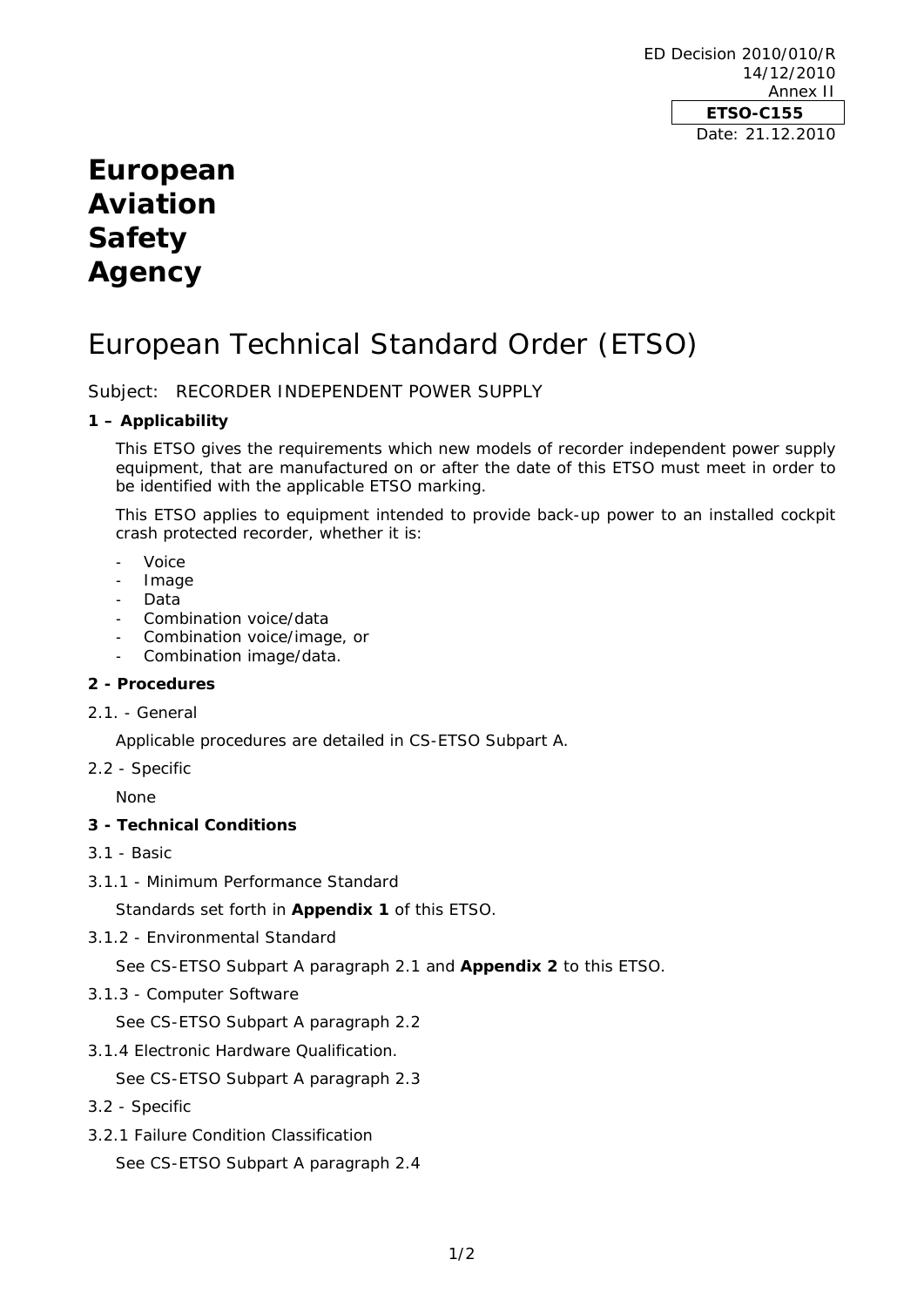Failure of the function defined in paragraph 3.1.1 of this ETSO has been determined to be a minor failure condition.

## **4 - Marking**

4.1 - General

Marking is detailed in CS-ETSO Subpart A paragraph 1.2

4.2 – Specific

None

## **5 - Availability of Referenced Document**

See CS-ETSO Subpart A paragraph 3.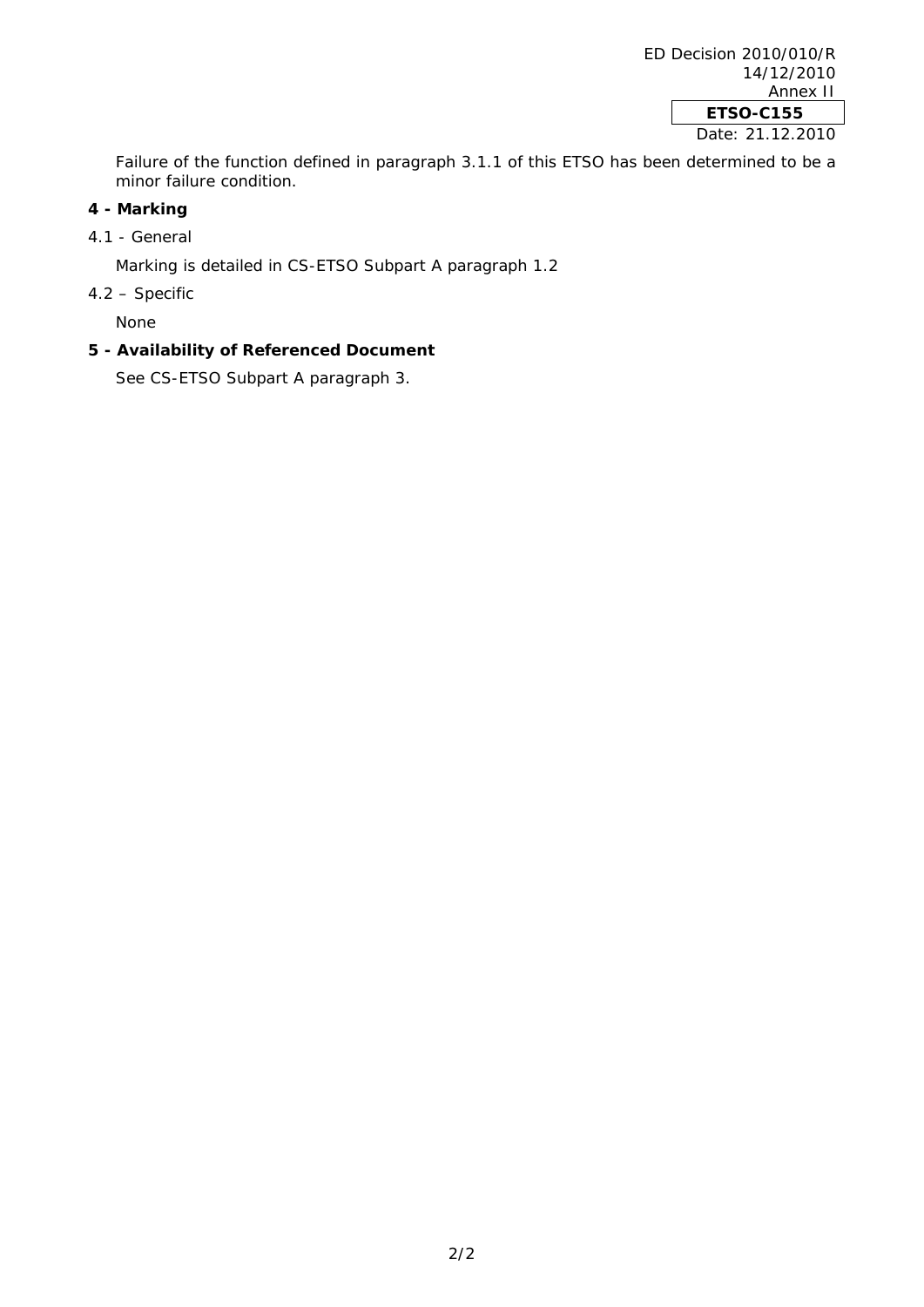## **APPENDIX 1**

## **MINIMUM PERFORMANCE STANDARD (MPS) FOR RECORDER INDEPENDENT POWER SUPPLY (RIPS)**

RIPS supplies direct current (DC) voltage to an aircraft installed recorder for a specified time whenever the primary aircraft power is removed. RIPS ensures continued recording. RIPS supports recorders of cockpit voice, image, combination voice/data, combination voice/image, or combination image/data. RIPS doesn't distinguish between a normal shutdown and loss of electrical power from an emergency. It executes operational cycles regardless of the type of power loss.

In the tables below are standards for RIPS classified by performance requirements:

| 1. Power Requirements: |                                                                                        |
|------------------------|----------------------------------------------------------------------------------------|
| Aircraft Voltage       | Operate from either $115V_{AC}$ single phase 360-800Hz variable                        |
|                        | frequency, or from $27.5V_{DC}$ primary aircraft power, or both<br>(depends on model). |
| Availability           | Power the recorder any time the aircraft's electrical power is                         |
|                        | removed. Includes normal shutdown                                                      |

| 2. RIPS Power output:      |                                                                                                                                                                                                                                                                                                                                                                                                                                                                                                                                  |
|----------------------------|----------------------------------------------------------------------------------------------------------------------------------------------------------------------------------------------------------------------------------------------------------------------------------------------------------------------------------------------------------------------------------------------------------------------------------------------------------------------------------------------------------------------------------|
| <b>Supplied Voltage</b>    | Power the recorder continuously or only after aircraft power is<br>lost. Output voltage should be 27.5V <sub>DC</sub> nominal but can vary from<br>18V <sub>DC</sub> to 32.2V <sub>DC</sub> . Ripple voltage will not exceed limits at Figure                                                                                                                                                                                                                                                                                    |
|                            | 1 (shown after this table).                                                                                                                                                                                                                                                                                                                                                                                                                                                                                                      |
|                            | Output power should be prevented from causing damage when<br>short-circuited.                                                                                                                                                                                                                                                                                                                                                                                                                                                    |
|                            | Output power should not be hazardous to personnel during<br>handling.                                                                                                                                                                                                                                                                                                                                                                                                                                                            |
| <b>Energy Requirements</b> | Provide minimum 12 watts for the supply duration. Corresponds<br>to stored energy of 6480 to 7920 watt-seconds (9 to 11 minutes<br>times 60 seconds/minute= $12$ watts)                                                                                                                                                                                                                                                                                                                                                          |
| Recharging                 | Be ready to function within 15 minutes from application or re-<br>application of primary power. Since stored energy could be fully<br>depleted, design the charging system to restore the stored<br>energy source. Restoration should be from any initial charge<br>state, back to the minimum energy level specified above. Unit<br>can provide full 10 minutes of power no more than 15 minutes<br>from aircraft power restoration. Recharge time required for unit<br>to provide 6 minutes of power: not more than 10 minutes |
| 3. Built In Monitoring:    | Be equipped with built-in test equipment (BITE) to detect<br>internal failures and to<br>monitor the unit's condition.<br>- If<br>maintenance is required based on any combination of the<br>following aspects, monitor and log the maintenance:<br>Energy source life expiration (number of hours operating<br>time until battery replacement),<br>Other energy source failure,<br>- Absence of energy source in the device, and                                                                                                |

1/2

- Number of energy source cycles Manufacturers may add other operational aspects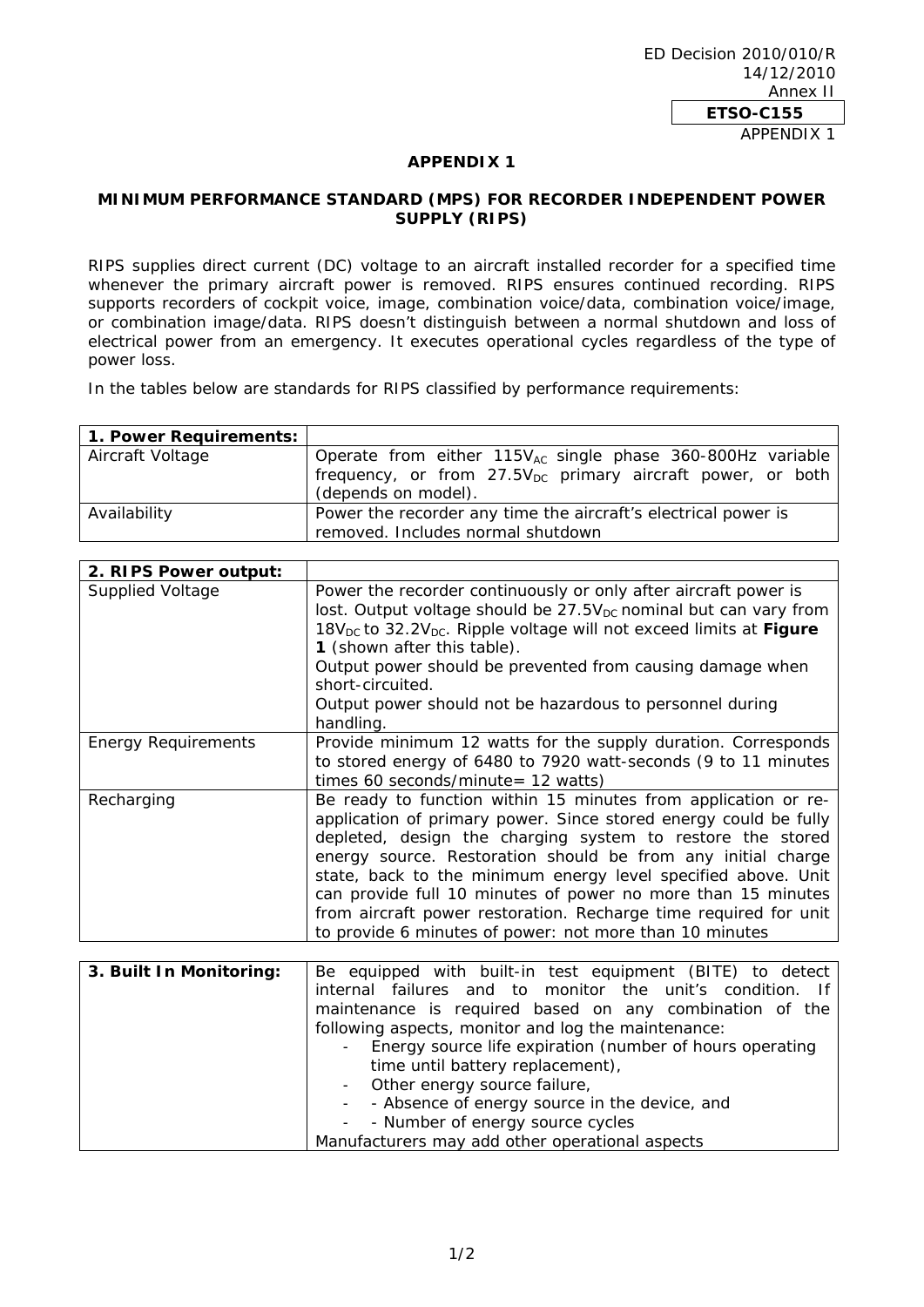APPENDIX 1

| 4. Maintenance<br>Warning: | Issues a warning as discrete output, alerting of any inability to<br>perform the intended function or that maintenance is required.<br>To do this, RIPS provides an output that indicates:<br>A fail condition with an OPEN circuit. Resistance greater<br>than 100,000 ohms or voltage greater than 18 $V_{DC}$ (36 $V_{DC}$<br>Max), and<br>- A normal operation by a standard GROUND. $V_{\text{OUT}}$ less than<br>$3.5 V_{DC}$ |  |
|----------------------------|-------------------------------------------------------------------------------------------------------------------------------------------------------------------------------------------------------------------------------------------------------------------------------------------------------------------------------------------------------------------------------------------------------------------------------------|--|
| 5. Operational Timing:     | Monitors the line voltage supplied to the recorder. When aircraft<br>power is lost, the RIPS restores power to recorder from its stored<br>energy no more than 50 milliseconds after the line voltage falls<br>below the specified recorder minimum operating voltage (18 $V_{\text{DC}}$ )<br>or 100 $V_{AC}$ )                                                                                                                    |  |
| <b>Toloranco</b>           | Tolorance on the 10 minute output $x + 1$ minute                                                                                                                                                                                                                                                                                                                                                                                    |  |

| Tolerance         | Tolerance on the 10 minute output is $\pm$ 1 minute            |
|-------------------|----------------------------------------------------------------|
| Operational Reset | If input power to RIPS is restored before the 10 minute period |
|                   | ends, RIPS should reset the 10 minute timer to 0 and resume    |
|                   | monitoring the recorder line voltage. The RIPS should recharge |
|                   | as required (see "Recharging," above)                          |

## **Figure 1 – DC Ripple Voltage Limits**